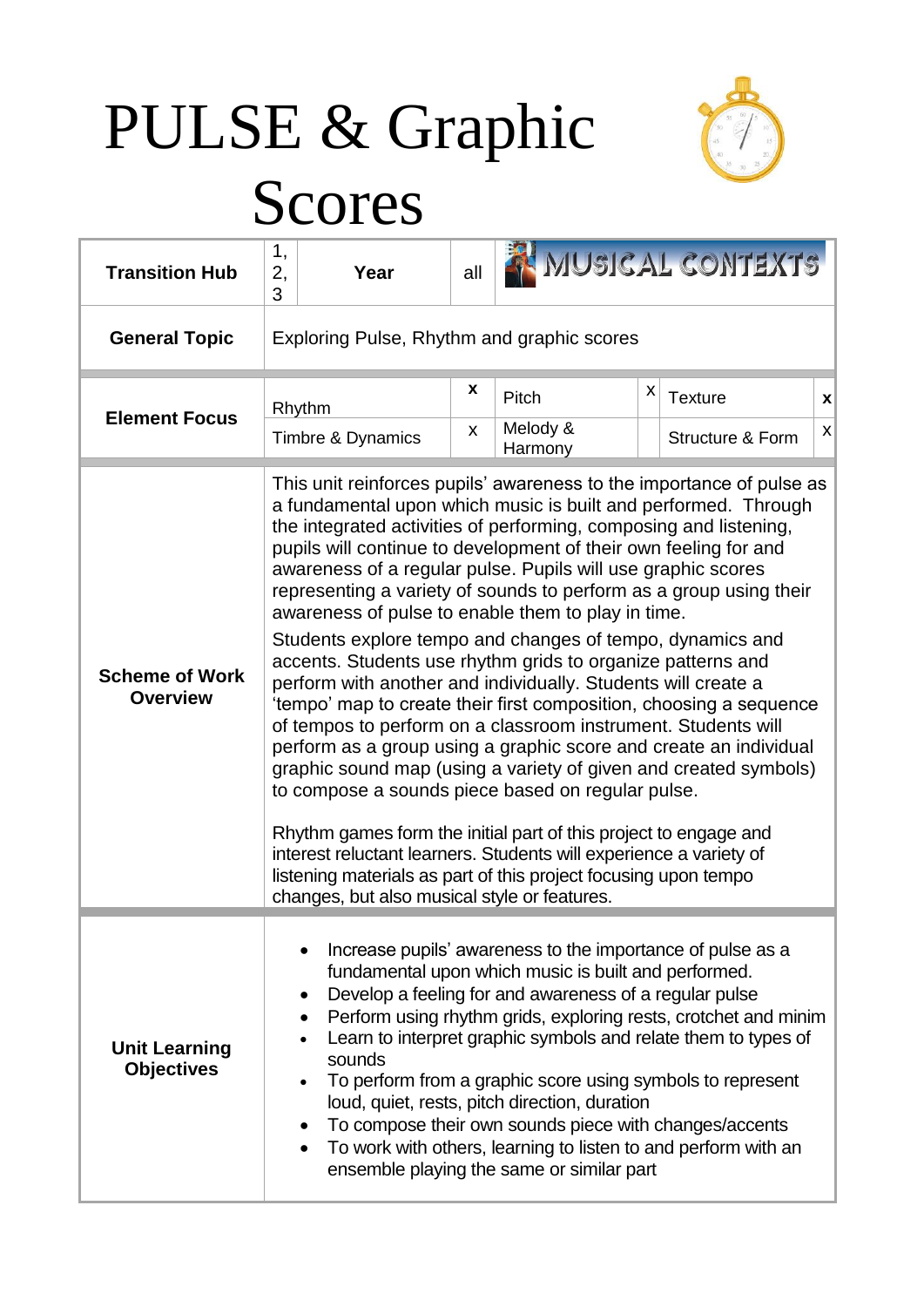| <b>Cross-Curricular</b><br><b>Links</b> | This unit provides cross-curricular links to:<br>Numeracy - Most of this unit has strong links with Numeracy -<br>pulse, patterns, grouping of beats etc.; division of musical beats<br>into groupings and introduction of half-beats links well with<br>numeracy work on Fractions and Division.<br>$ICT - Use of online music sequences with a strong pulse -$<br>incredibox, button bass - using basic click & drag, and selection<br>skills. A backing track on a CD or sequencer could be used in<br>clapping games to help keep pupils in time to a regular pulse<br>Anything requiring group work listening and being time with others<br>$\bullet$ |  |
|-----------------------------------------|------------------------------------------------------------------------------------------------------------------------------------------------------------------------------------------------------------------------------------------------------------------------------------------------------------------------------------------------------------------------------------------------------------------------------------------------------------------------------------------------------------------------------------------------------------------------------------------------------------------------------------------------------------|--|
| <b>Prior Learning</b>                   | It is helpful if pupils have:<br>listened to a range of music with different pulses<br>sung familiar songs keeping in time with the regular beat<br>worked in groups performing and creating music with a<br>focus on rhythm<br>played a range of classroom instruments                                                                                                                                                                                                                                                                                                                                                                                    |  |

| <b>Most Pupils will:</b>                                                                                                                                                                                                                                                                                                                                                                                                                                                                                                                                                                                                                                                                                              | <b>Some Pupils will:</b>                                                                                                                                                                                                                                                                                                                                                                                                                                                                                                                                                                                                                                                                                                                                                                              | All Pupils will:                                                                                                                                                                                                                                                                                                                                                                                                                                                                                                                                                                                                                   |  |  |
|-----------------------------------------------------------------------------------------------------------------------------------------------------------------------------------------------------------------------------------------------------------------------------------------------------------------------------------------------------------------------------------------------------------------------------------------------------------------------------------------------------------------------------------------------------------------------------------------------------------------------------------------------------------------------------------------------------------------------|-------------------------------------------------------------------------------------------------------------------------------------------------------------------------------------------------------------------------------------------------------------------------------------------------------------------------------------------------------------------------------------------------------------------------------------------------------------------------------------------------------------------------------------------------------------------------------------------------------------------------------------------------------------------------------------------------------------------------------------------------------------------------------------------------------|------------------------------------------------------------------------------------------------------------------------------------------------------------------------------------------------------------------------------------------------------------------------------------------------------------------------------------------------------------------------------------------------------------------------------------------------------------------------------------------------------------------------------------------------------------------------------------------------------------------------------------|--|--|
| Understand the word "pulse"<br>and the importance of being "on<br>the beat"<br>Clap a regular pulse as part of a<br>class/group clapping and<br>improvising short rhythm<br>patterns over a regular pulse<br>Follow a simple graphic score of<br>a rhythm piece and create their<br>own graphic tempo score and<br>record it<br>Perform and compose simple<br>$\bullet$<br>rhythms and ostinati using<br>rhythm grid notation including<br>rests at least two parts<br>Aurally identify pulse in a wide<br>variety of music from different<br>times and different places<br>Rehearse, refine and perform<br>group performances with<br>changes of pulse (rest/tempo)<br>with some support<br>Be able to use an accent | Clap a regular pulse individually,<br>identify the pulse in different<br>pieces of music and distinguish<br>and demonstrate between<br>rhythm and pulse<br>Compose and perform rhythms<br>٠<br>using rhythm grid notation<br>confidently including rests and<br>accents<br>Recognise "silent" beats as<br>٠<br>musical rests<br>Perform simple rhythmic ostinati<br>$\bullet$<br>patterns<br>Respond to the pulse in a wide<br>variety of music from different<br>times and different places<br>Understand and compose using<br>$\bullet$<br>rhythm grids creating 4 or more<br>layers<br>Identify different time signatures<br>between 3, 4<br>$\bullet$<br>Match rhythms and words<br>together producing a graphic<br>score of rhythm piece<br>Understand that accents<br>change the pulse grouping | Be able to clap along with<br>different speed of pulse<br>Be able to control the sound on<br>$\bullet$<br>an instrument to play a regular<br>pulse and changes of tempo<br>Be able to make choices of<br>different speed tempos and<br>organise them into an order. Be<br>able to play and record this with<br>support<br>Be able to tell if there isn't a<br>pulse<br>Be able to take part in group<br>pieces with patterns of pulse<br>and rest, and play in the right<br>places with cues and help<br>Perform from a graphic score<br>and be able to interpret symbols<br>into a musical idea<br>Follow basic conducting skills |  |  |

#### **Language for Learning/Glossary**

*Through the activities in this unit, pupils will be introduced to technical vocabulary :* **TEMPO – the speed of a piece of music CROTCHET** – A musical note worth one beat **MINIM** – A musical note worth two beats **OSTINATO** – A short repeated musical pattern. Can be rhythmic or melodic of both. **GRAPHIC SCORE** – a pictoral way to represent musical ideas **PULSE** – A regular beat that is felt throughout much music **REST** – A silent beat **RHYTHM –** A series of notes of different lengths that create a pattern. Usually fits with a regular beat or pulse **BEAT** – a set rhythm pattern which is heard in many styles of music, especially popular, and often combined with the bass defines the style. **TEXTURE** – the combination of sounds & layering **CONDUCTOR** – the role of being in charge of the group performance **ACCENT –** beat with extra emphasis grouping the regular pulse